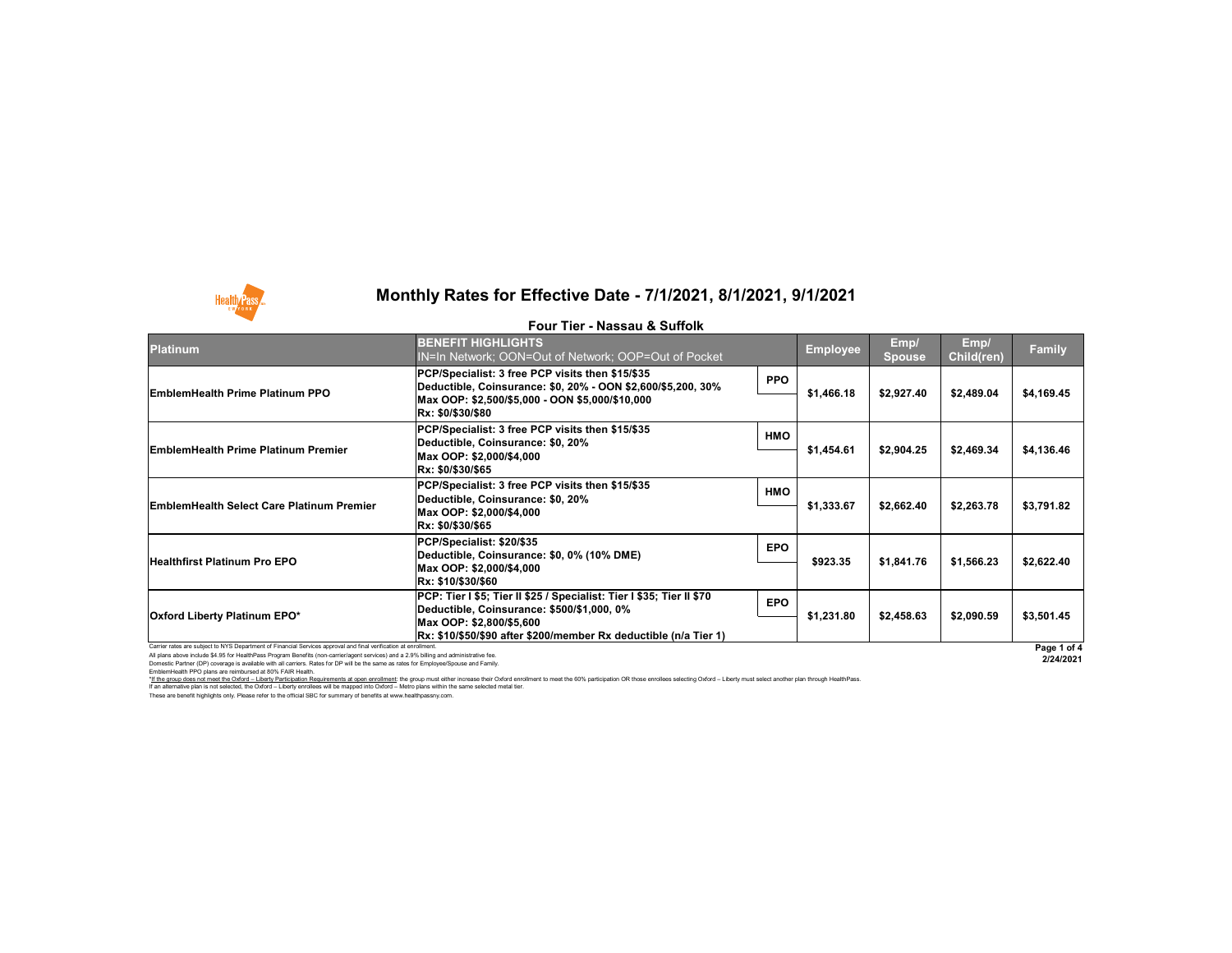Domestic Partner (DP) coverage is available with all carriers. Rates for DP will be the same as rates for Employee/Spouse and Family.



# **Monthly Rates for Effective Date - 7/1/2021, 8/1/2021, 9/1/2021**

EmblemHealth PPO plans are reimbursed at 80% FAIR Health. These are benefit highlights only. Please refer to the official SBC for summary of benefits at www.healthpassny.com. \*<u>If the group does not meet the Oxford – Liberty Participation Requirements at open enrollment</u>: the group must either increase their Oxford enrollment to meet the 60% participation OR those enrollees selecting Oxford – L If an alternative plan is not selected, the Oxford – Liberty enrollees will be mapped into Oxford – Metro plans within the same selected metal tier.

| <b>Four Tier - Nassau &amp; Suffolk</b>                                                                                                                                                                                                                                        |                                                                                   |            |            |            |            |             |  |
|--------------------------------------------------------------------------------------------------------------------------------------------------------------------------------------------------------------------------------------------------------------------------------|-----------------------------------------------------------------------------------|------------|------------|------------|------------|-------------|--|
| Gold                                                                                                                                                                                                                                                                           | <b>BENEFIT HIGHLIGHTS</b>                                                         |            | Employee   | Emp/       | Emp/       | Family      |  |
|                                                                                                                                                                                                                                                                                | IN=In Network; OON=Out of Network; OOP=Out of Pocket                              |            |            | Spouse     | Child(ren) |             |  |
|                                                                                                                                                                                                                                                                                | PCP/Specialist: 3 free PCP visits then \$25/\$40                                  | <b>PPO</b> |            |            |            |             |  |
| <b>EmblemHealth Prime Gold PPO</b>                                                                                                                                                                                                                                             | Deductible, Coinsurance: \$1,300/\$2,600, 30% - OON \$3,500/\$7,000, 40%          |            | \$1,186.97 | \$2,369.00 | \$2,014.39 | \$3,373.72  |  |
|                                                                                                                                                                                                                                                                                | Max OOP: \$5,500/\$11,000 - OON \$7,500/\$15,000                                  |            |            |            |            |             |  |
|                                                                                                                                                                                                                                                                                | Rx: \$0/\$35/\$100                                                                |            |            |            |            |             |  |
|                                                                                                                                                                                                                                                                                | PCP/Specialist: 3 free PCP visits then \$25/\$40                                  | <b>HMO</b> |            | \$2,366.38 |            |             |  |
| <b>EmblemHealth Prime Gold Premier</b>                                                                                                                                                                                                                                         | Deductible, Coinsurance: \$450/\$900, 30%                                         |            | \$1,185.67 |            | \$2,012.17 | \$3,369.99  |  |
|                                                                                                                                                                                                                                                                                | Max OOP: \$5,600/\$11,200                                                         |            |            |            |            |             |  |
|                                                                                                                                                                                                                                                                                | <b>Rx: \$0/\$40/\$80</b>                                                          |            |            |            |            |             |  |
| <b>EmblemHealth Prime Gold Virtual</b>                                                                                                                                                                                                                                         | <b>PCP/Specialist: Virtual \$0/n/a, Office \$40/60</b>                            |            |            | \$2,240.17 | \$1,904.90 |             |  |
|                                                                                                                                                                                                                                                                                | Deductible, Coinsurance: Virtual \$0/n/a, Office \$500/\$1,000,30%                | <b>EPO</b> | \$1,122.57 |            |            |             |  |
|                                                                                                                                                                                                                                                                                | Max OOP: Virtual & Office \$7,800/\$15,600                                        |            |            |            |            | \$3,190.15  |  |
|                                                                                                                                                                                                                                                                                | Rx: Virtual \$0/\$40/\$80, Office \$0/\$40 after Deductible/\$80 after Deductible |            |            |            |            |             |  |
|                                                                                                                                                                                                                                                                                | PCP/Specialist: 3 free PCP visits then \$25/\$40                                  |            |            | \$2,169.81 |            | \$3,089.87  |  |
|                                                                                                                                                                                                                                                                                | Deductible, Coinsurance: \$450/\$900, 30%                                         | <b>HMO</b> |            |            |            |             |  |
| <b>EmblemHealth Select Care Gold Premier</b>                                                                                                                                                                                                                                   | Max OOP: \$5,600/\$11,200                                                         |            | \$1,087.38 |            | \$1,845.08 |             |  |
|                                                                                                                                                                                                                                                                                | <b>Rx: \$0/\$40/\$80</b>                                                          |            |            |            |            |             |  |
|                                                                                                                                                                                                                                                                                | <b>PCP/Specialist: 3 free PCP visits then \$25/\$40</b>                           |            |            | \$2,050.54 |            | \$2,919.92  |  |
|                                                                                                                                                                                                                                                                                | Deductible, Coinsurance: \$2,300/\$4,600, 30%                                     | <b>HMO</b> |            |            |            |             |  |
| <b>EmblemHealth Select Care Gold Value</b>                                                                                                                                                                                                                                     | Max OOP: \$5,300/\$10,600                                                         |            | \$1,027.76 |            | \$1,743.70 |             |  |
|                                                                                                                                                                                                                                                                                | <b>Rx: \$0/\$40 after Deductible/\$80 after Deductible</b>                        |            |            |            |            |             |  |
|                                                                                                                                                                                                                                                                                | PCP/Specialist: Virtual \$0/n/a, Office \$40/60                                   |            |            | \$1,861.51 |            |             |  |
|                                                                                                                                                                                                                                                                                | Deductible, Coinsurance: Virtual \$0/n/a, Office \$1,700/\$3,400,30%              | <b>EPO</b> |            |            | \$1,583.03 | \$2,650.55  |  |
| <b>EmblemHealth Millennium Gold Virtual</b>                                                                                                                                                                                                                                    | Max OOP: Virtual & Office \$8,200/\$16,400                                        |            | \$933.23   |            |            |             |  |
|                                                                                                                                                                                                                                                                                | Rx: Virtual \$0/\$40/\$80, Office\$0/\$40 after Deductible/\$80 after Deductible  |            |            |            |            |             |  |
|                                                                                                                                                                                                                                                                                | PCP/Specialist: \$25/\$40                                                         |            | \$786.45   | \$1,567.96 | \$1,333.51 | \$2,232.24  |  |
|                                                                                                                                                                                                                                                                                | Deductible, Coinsurance: \$0, 0% (15% DME)                                        | <b>EPO</b> |            |            |            |             |  |
| <b>Healthfirst Gold Pro EPO</b>                                                                                                                                                                                                                                                | Max OOP: \$5,250/\$10,500                                                         |            |            |            |            |             |  |
|                                                                                                                                                                                                                                                                                | Rx: \$10/\$50/\$85                                                                |            |            |            |            |             |  |
|                                                                                                                                                                                                                                                                                | <b>PCP/Specialist: \$25/\$50</b>                                                  |            | \$755.19   | \$1,505.44 | \$1,280.36 | \$2,143.15  |  |
|                                                                                                                                                                                                                                                                                | Deductible, Coinsurance: \$0, 0% (15% DME)                                        | <b>EPO</b> |            |            |            |             |  |
| Healthfirst Gold 25/50/0 Pro EPO                                                                                                                                                                                                                                               | Max OOP: \$7,000/\$14,000                                                         |            |            |            |            |             |  |
|                                                                                                                                                                                                                                                                                | <b>Rx: \$10/\$50/\$85</b>                                                         |            |            |            |            |             |  |
|                                                                                                                                                                                                                                                                                | PCP/Specialist: \$25/\$50                                                         |            |            | \$1,764.88 |            |             |  |
|                                                                                                                                                                                                                                                                                | Deductible, Coinsurance: \$2,000/\$4,000, 20%                                     | <b>EPO</b> |            |            |            | \$2,512.84  |  |
| <b>Oscar Circle Gold 2000</b>                                                                                                                                                                                                                                                  | Max OOP: \$6,000/\$12,000                                                         |            | \$884.91   |            | \$1,500.89 |             |  |
|                                                                                                                                                                                                                                                                                | Rx: \$10/\$50 after ded/\$100 after ded (Rx ded \$150/\$300)                      |            |            |            |            |             |  |
|                                                                                                                                                                                                                                                                                | <b>PCP/Specialist: \$25/\$40</b>                                                  |            |            | \$1,809.20 |            |             |  |
|                                                                                                                                                                                                                                                                                | Deductible, Coinsurance: \$1,250/\$2,500, 20%                                     | <b>EPO</b> | \$907.07   |            |            |             |  |
| <b>Oxford Metro Gold EPO 25/40 G</b>                                                                                                                                                                                                                                           | Max OOP: \$5,500/\$11,000                                                         |            |            |            | \$1,538.57 | \$2,576.00  |  |
|                                                                                                                                                                                                                                                                                | Rx: \$10/\$65/\$95 after \$150/member Rx deductible (n/a Tier 1)                  |            |            |            |            |             |  |
|                                                                                                                                                                                                                                                                                | PCP/Specialist: \$25/\$40                                                         |            |            |            |            |             |  |
|                                                                                                                                                                                                                                                                                | Deductible, Coinsurance: \$1,250/\$2,500, 20%                                     | <b>EPO</b> | \$930.61   |            |            |             |  |
| <b>Oxford Metro Gold EPO 25/40</b>                                                                                                                                                                                                                                             | Max OOP: \$5,500/\$11,000                                                         |            |            | \$1,856.25 | \$1,578.56 | \$2,643.06  |  |
|                                                                                                                                                                                                                                                                                | $Rx: $10/$65/$95 after $150/member Rx deductible (n/a Tier 1)$                    |            |            |            |            |             |  |
|                                                                                                                                                                                                                                                                                | PCP/Specialist: \$30/\$60                                                         |            |            |            |            |             |  |
| Oxford Liberty Gold EPO 30/60*                                                                                                                                                                                                                                                 | Deductible, Coinsurance: \$2,000/\$4,000, 30%                                     | <b>EPO</b> |            |            |            |             |  |
|                                                                                                                                                                                                                                                                                | Max OOP: \$7,900/\$15,800                                                         |            | \$1,005.36 | \$2,005.79 | \$1,705.66 | \$2,856.14  |  |
|                                                                                                                                                                                                                                                                                | $\overline{R}x$ : \$10/\$50/\$90 after \$200/member Rx deductible (n/a Tier 1)    |            |            |            |            |             |  |
| <b>Oxford Liberty Gold EPO 30/60 G*</b>                                                                                                                                                                                                                                        | PCP/Specialist: \$30/\$60                                                         |            | \$1,064.24 | \$2,123.55 |            | \$3,023.94  |  |
|                                                                                                                                                                                                                                                                                | Deductible, Coinsurance: \$1,250/\$2,500, 0%                                      | <b>EPO</b> |            |            |            |             |  |
|                                                                                                                                                                                                                                                                                | Max OOP: \$5,900/\$11,800                                                         |            |            |            | \$1,805.76 |             |  |
|                                                                                                                                                                                                                                                                                | $Rx: $10/$50/$90 after $200/member Rx deductible (n/a Tier 1)$                    |            |            |            |            |             |  |
|                                                                                                                                                                                                                                                                                | PCP/Specialist: \$25/\$50                                                         |            | \$1,154.94 | \$2,304.93 | \$1,959.94 |             |  |
|                                                                                                                                                                                                                                                                                | Deductible, Coinsurance: \$0, 0%                                                  | <b>EPO</b> |            |            |            | \$3,282.42  |  |
| Oxford Liberty Gold EPO 25/50 ZD*                                                                                                                                                                                                                                              | Max OOP: \$5,500/\$11,000                                                         |            |            |            |            |             |  |
|                                                                                                                                                                                                                                                                                | Rx: \$10/\$50/\$90 after \$200/member Rx deductible (n/a Tier 1)                  |            |            |            |            |             |  |
|                                                                                                                                                                                                                                                                                | <b>PCP/Specialist: Deductible then 10% coins</b>                                  |            |            |            |            |             |  |
|                                                                                                                                                                                                                                                                                | Deductible, Coinsurance: \$1,500/\$3,000, 10%                                     | <b>EPO</b> |            | \$2,043.10 | \$1,737.37 | \$2,909.31  |  |
| <b>Oxford Liberty Gold HSA 1500 Motion*</b>                                                                                                                                                                                                                                    | Max OOP: \$5,000/\$10,000                                                         |            | \$1,024.02 |            |            |             |  |
|                                                                                                                                                                                                                                                                                | <b>Rx: Deductible then \$10/\$50/\$90</b>                                         |            |            |            |            |             |  |
| Carrier rates are subject to NYS Department of Financial Services approval and final verification at enrollment                                                                                                                                                                |                                                                                   |            |            |            |            | Page 2 of 4 |  |
| All plans above include \$4.95 for HealthPass Program Benefits (non-carrier/agent services) and a 2.9% billing and administrative fee.<br>Domestic Partner (DP) coverage is available with all carriers. Rates for DP will be the same as rates for Employee/Spouse and Family |                                                                                   |            |            |            |            | 2/24/2021   |  |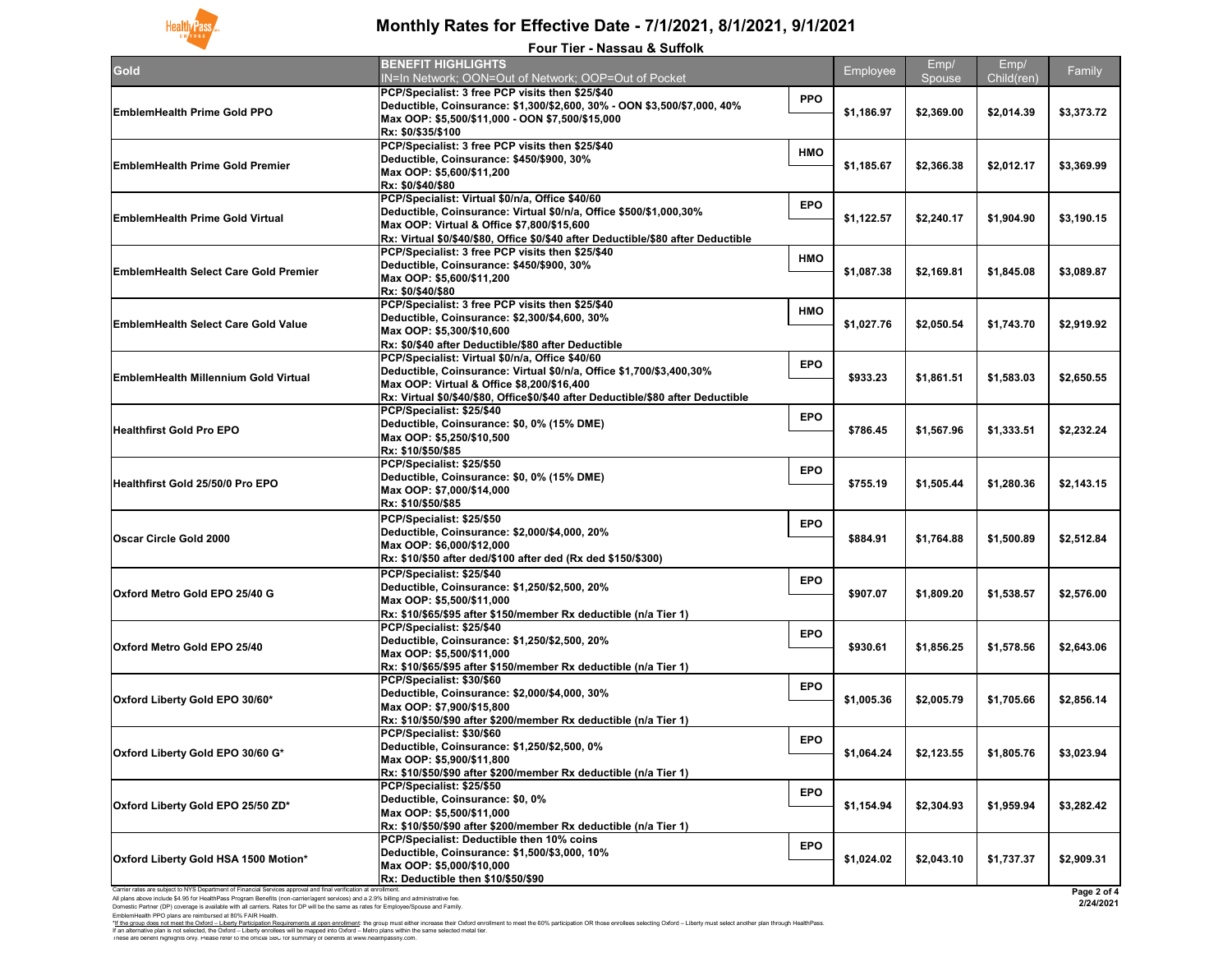Domestic Partner (DP) coverage is available with all carriers. Rates for DP will be the same as rates for Employee/Spouse and Family. EmblemHealth PPO plans are reimbursed at 80% FAIR Health.

| <b>BENEFIT HIGHLIGHTS</b><br>IN=In Network; OON=Out of Network; OOP=Out of Pocket                                                                                                   |                                                                                                                                      | <b>Employee</b> | Emp/<br><b>Spouse</b> | Emp/<br>Child(ren) | <b>Family</b> |
|-------------------------------------------------------------------------------------------------------------------------------------------------------------------------------------|--------------------------------------------------------------------------------------------------------------------------------------|-----------------|-----------------------|--------------------|---------------|
| PCP/Specialist: 3 free PCP visits then \$35/\$65<br>Deductible, Coinsurance: \$3,600/\$7,200, 40%<br>Max OOP: \$7,800/\$15,600<br>Rx: \$0/\$40/\$80                                 | <b>HMO</b>                                                                                                                           | \$1,020.42      | \$2,035.88            | \$1,731.23         | \$2,899.02    |
| PCP/Specialist: 3 free PCP visits then \$35/\$65<br>Deductible, Coinsurance: \$3,600/\$7,200, 40%<br>Max OOP: \$7,800/\$15,600<br>Rx: \$0/\$40/\$80                                 | <b>HMO</b>                                                                                                                           | \$936.41        | \$1,867.87            | \$1,588.43         | \$2,659.61    |
| PCP/Specialist: 3 free PCP visits then \$10/\$55<br>Deductible, Coinsurance: \$6,700/\$13,400, 0%<br>Max OOP: \$6,700/\$13,400<br>Rx: \$0/\$0 after Deductible/\$0 after Deductible | <b>HMO</b>                                                                                                                           | \$905.93        | \$1,806.90            | \$1,536.62         | \$2,572.75    |
| PCP/Specialist: 3 free PCP visits then \$10/\$55<br>Deductible, Coinsurance: \$6,700/\$13,400, 0%<br>Max OOP: \$6,700/\$13,400<br>Rx: \$0/\$0 after Deductible/\$0 after Deductible | <b>HMO</b>                                                                                                                           | \$847.87        | \$1,690.80            | \$1,437.93         | \$2,407.28    |
| PCP/Specialist: Deductible then \$30/\$50 copay<br>Deductible, Coinsurance: \$3,000/\$6,000, 40%<br>Max OOP: \$6,000/\$12,000                                                       | <b>HMO</b>                                                                                                                           | \$978.39        | \$1,951.85            | \$1,659.81         | \$2,779.27    |
| PCP/Specialist: \$35/\$70<br>Deductible, Coinsurance: \$4,300/\$8,600, 40%<br>Max OOP: \$8,150/\$16,300                                                                             | <b>EPO</b>                                                                                                                           | \$676.48        | \$1,348.00            | \$1,146.54         | \$1,918.80    |
| PCP/Specialist: \$40/\$75<br>Deductible, Coinsurance: \$4,700/\$9,400, 45%<br>Max OOP: \$7,900/\$15,800<br>Rx: \$20/\$60/\$110                                                      | <b>EPO</b>                                                                                                                           | \$658.33        | \$1,311.72            | \$1,115.70         | \$1,867.09    |
| PCP/Specialist: \$40/\$75<br>Deductible, Coinsurance: \$5,000/\$10,000, 50%<br>Max OOP: \$8,550/\$17,100<br>Rx: \$10/Deductible then 50%/Deductible then 50%                        | <b>EPO</b>                                                                                                                           | \$726.08        | \$1,447.21            | \$1,230.87         | \$2,060.17    |
| PCP/Specialist: \$30/\$80<br>Deductible, Coinsurance: \$3,500/\$7,000, 30%<br>Max OOP: \$8,550/\$17,100                                                                             | <b>EPO</b>                                                                                                                           | \$744.72        | \$1,484.49            | \$1,262.55         | \$2,113.29    |
| PCP/Specialist: \$50/\$100<br>Deductible, Coinsurance: \$0, 0%<br>Max OOP: \$8,550/\$17,100<br>Rx: \$10/\$65/\$95 after \$150/member Rx deductible (n/a Tier 1)                     | <b>EPO</b>                                                                                                                           | \$870.89        | \$1,736.84            | \$1,477.06         | \$2,472.89    |
| PCP/Specialist: \$25/\$50<br>Deductible, Coinsurance: \$4,500/\$9,000, 50%<br>Max OOP: \$8,550/\$17,100<br>Rx: \$10/\$50/\$90 after \$200/member Rx deductible (n/a Tier 1)         | <b>EPO</b>                                                                                                                           | \$863.18        | \$1,721.39            | \$1,463.93         | \$2,450.88    |
| PCP/Specialist: \$40/\$70<br>Deductible, Coinsurance: \$3,000/\$6,000, 35%<br>Max OOP: \$8,550/\$17,100<br>Rx: \$10/\$50/\$90 after \$200/member Rx deductible (n/a Tier 1)         | <b>EPO</b>                                                                                                                           | \$889.72        | \$1,774.48            | \$1,509.05         | \$2,526.52    |
| PCP/Specialist: \$50/\$100<br>Deductible, Coinsurance: \$0, 0%<br>Max OOP: \$8,550/\$17,100<br>Rx: \$10/\$65/\$95 after \$150/member Rx deductible (n/a Tier 1)                     | <b>EPO</b>                                                                                                                           | \$1,008.18      | \$2,011.41            | \$1,710.45         | \$2,864.16    |
| PCP/Specialist: Deductible then 20% coins<br>Deductible, Coinsurance: \$4,000/\$8,000, 20%                                                                                          | <b>EPO</b>                                                                                                                           |                 |                       | \$1,400.95         | \$2,345.30    |
|                                                                                                                                                                                     | <b>Rx: Deductible then \$15/\$45/\$80</b><br>Rx: \$20/\$60/\$110<br>Rx: \$10/\$65/\$95 after \$150/member Rx deductible (n/a Tier 1) |                 |                       |                    |               |



## **Monthly Rates for Effective Date - 7/1/2021, 8/1/2021, 9/1/2021**

#### **Four Tier - Nassau & Suffolk**

These are benefit highlights only. Please refer to the official SBC for summary of benefits at www.healthpassny.com. \*<u>If the group does not meet the Oxford – Liberty Participation Requirements at open enrollment</u>: the group must either increase their Oxford enrollment to meet the 60% participation OR those enrollees selecting Oxford – L If an alternative plan is not selected, the Oxford – Liberty enrollees will be mapped into Oxford – Metro plans within the same selected metal tier.